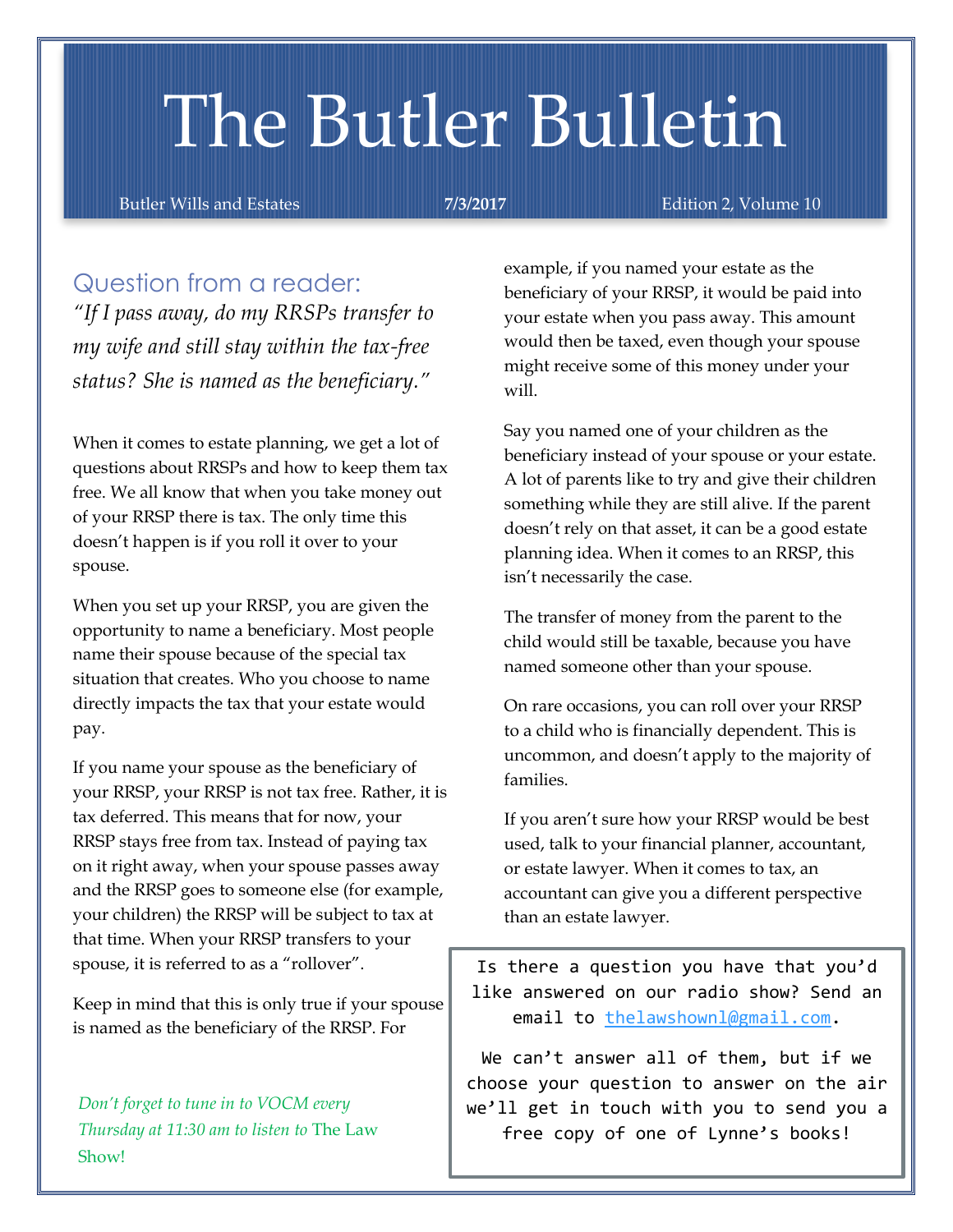# Breaking Up with Your Lawyer

Recently this is a topic that we've talked about a fair bit. We did a podcast with this title not too long ago, and it will be mentioned again on an episode of *The Law Show* on VOCM. Since we've discussed how to go about finding a new lawyer, we figured we should mention that this situation doesn't arise all that often.

Situations where the lawyer and the clients can't cooperate to the point where one fires the other are not very common. Every professional relationship will have its ups and downs, but these problems can usually be resolved with calm conversation. Miscommunication can happen very easily, and asking questions can fix this.

However, sometimes the clients and the lawyer are diametrically opposed. This may be due in part to a personality clash, but it also usually has roots in the fact that the client has an idea of what the lawyer should be doing that is different from reality.

What the lawyer is selling is his or her advice. Every now and then a client will expect that (s)he can write a letter or document and have the lawyer forward it word for word. Hiring a lawyer is not the same thing as renting legal letterhead. Of course, the client's input is valuable, and the contents of any communication should reflect what the client feels the issue is. When it comes to actually sending out a document, anything that is sent by the lawyer must be drafted by the lawyer. The lawyer is responsible for everything they send, so simply forwarding a letter written by someone else isn't an option.

If the lawyer and the clients can see eye to eye on this issue, the problems can probably be solved.

The Human Factor

Very recently we went to see a man in the hospital who wanted to change his will. His daughter called us to make the appointment, and let us know it was urgent. The day after we visited him, he passed away.

What will happen once a person passes away is a topic that weighs heavily on the minds of many people that we see in the hospital. It's a time when they think about "the end" and what their loved ones will go through.

When you meet with an estate planning lawyer, whether in their office or in a hospital, you are sharing details about your family, your finances, and your final wishes. We get to know people very quickly.

These are all very personal topics, and the conversation can rapidly become emotional when the person feels as though they don't have a lot of time left.

We try to treat what we do as a helping profession. Although we can only help with a small fraction of what needs to be done, we try to relieve some stress by making the process as easy as possible for people.

A lawyer probably isn't the first person you think to call. If not having a will is stressing someone in this situation, getting the document done quickly, properly, and without a huge expense can provide a great deal of relief.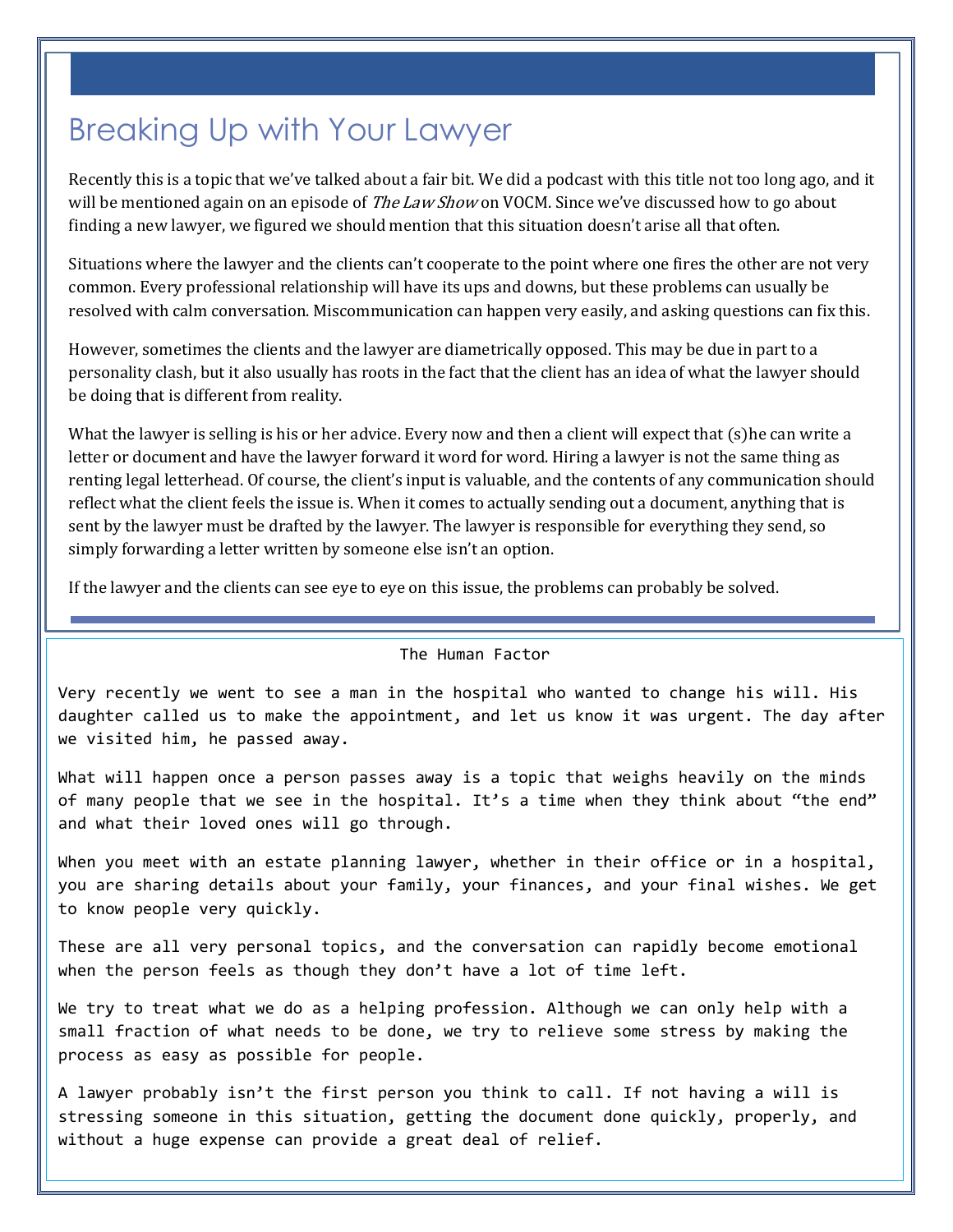#### Why won't a lawyer tell me a simple yes or no? • • •

Quite often people call us with what they refer to as "a simple question" that they just need a quick answer to. 99% of the time the question is not simple, and the answer won't be quick. Either it involves multiple people, situations in different provinces, several generations, or any other number of factors, most estate situations are not simple.

Legal advice is highly dependent on the person's individual situation. As a result, a simple yes or no answer won't cut it, and the vast majority of lawyers aren't willing to risk giving advice regarding a situation about which they know very little.

The kinds of questions that allow for a yes or no answer do not account for your specific scenario. For example, the question "can a person's sister apply to be the Administrator of her brother's estate?" can be simply answered with "yes". However, this answer doesn't address whether or not the sister has the first priority to apply, which other family members are still alive, which of these living family members reside within the court's jurisdiction, if the deceased person was married, or if he had children.

At this point most people try to share all of this information on the phone. However, once you start sharing your personal details you are no longer asking a brief question – you are seeking individual legal advice. Legal advice shouldn't be rushed. You run the risk of missing some important details, which could have a huge impact down the road.

Legal advice should also not be hurriedly handed out over the phone to whomever happens to call. Not only is this dangerous for the caller, the lawyer needs to be able to keep accurate records of his or her clients. When you don't know who is on the other end of the call, you could be talking to anybody.

Most questions that actually are simple can be answered with a bit of research. Try visiting Lynne's blog, [www.estatelawcanada.blogspot.ca,](http://www.estatelawcanada.blogspot.ca/) which is packed with info about Canadian estate law.

If you can't find an answer, you probably need a one-on-one consultation with a lawyer.

### Summer is Off-Season

Summer is off-season for law firms. It turns out that most people would rather go to the cabin and enjoy the beautiful weather than go to the lawyer's office (who could have guessed that?).

If you need to see a lawyer in July or August, this could work to your advantage. Many people take their vacation hours in the summer, and this includes lawyers. However, a slower pace in the summer means you might be able to make an appointment without waiting.

For example, our usual wait time for an appointment is a few days. In August, the vast majority of the time we are able to schedule someone for the next day.

Quite often we hear that people think to get their estate planning done, but it ends up on the bottom of the priority totem pole.

Take advantage of the slower summer pace and get started while you don't have to contend with bad weather, busy offices, and long wait times.

*Please feel free to share this newsletter with others.*

*If you have any questions, comments, would like to suggest a topic, or to unsubscribe, please email us at chelsea@butlerwillsandestates.com*